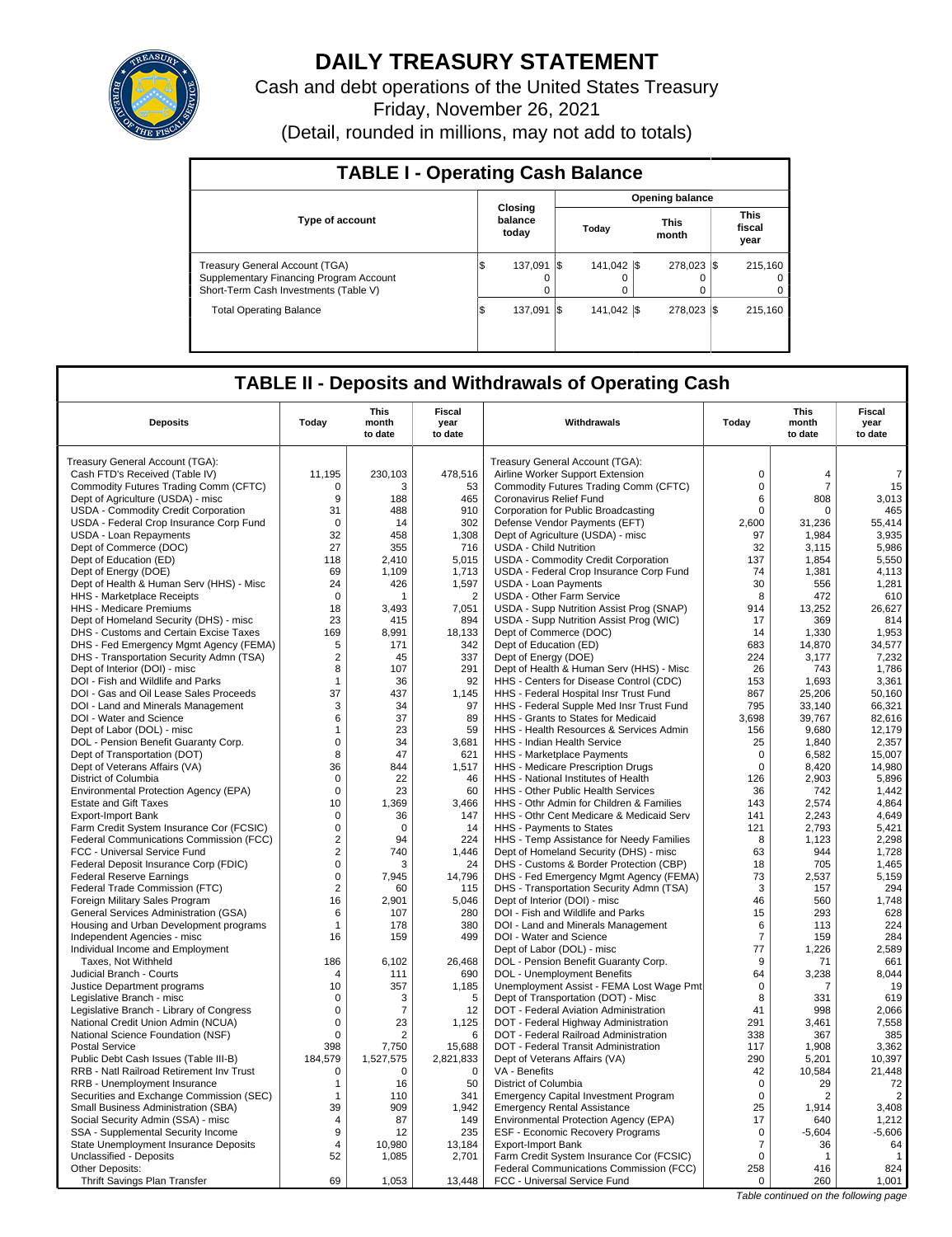|                                                                 |          |                                 |                           | <b>TABLE II cont. - Deposits and Withdrawals of Operating Cash</b> |                   |                                   |                           |
|-----------------------------------------------------------------|----------|---------------------------------|---------------------------|--------------------------------------------------------------------|-------------------|-----------------------------------|---------------------------|
| <b>Deposits</b>                                                 | Today    | <b>This</b><br>month<br>to date | Fiscal<br>year<br>to date | Withdrawals                                                        | Today             | <b>This</b><br>month<br>to date   | Fiscal<br>year<br>to date |
|                                                                 |          |                                 |                           | Federal Deposit Insurance Corp (FDIC)                              | 6                 | 35                                | 91                        |
|                                                                 |          |                                 |                           | Federal Employees Insurance Payments                               | 113               | 7,298                             | 15,280                    |
|                                                                 |          |                                 |                           | Federal Salaries (EFT)                                             | 3,967             | 15,534                            | 34.768                    |
|                                                                 |          |                                 |                           | Federal Trade Commission (FTC)                                     | $\Omega$          | 37                                | 47                        |
|                                                                 |          |                                 |                           | General Services Administration (GSA)                              | 92                | 2,168                             | 4,263                     |
|                                                                 |          |                                 |                           | Housing and Urban Development programs                             | 173               | 5,897                             | 12,186                    |
|                                                                 |          |                                 |                           | Independent Agencies - misc                                        | 30                | 408                               | 775                       |
|                                                                 |          |                                 |                           | <b>Interest on Treasury Securities</b>                             | $-1$              | 50,665                            | 53,634                    |
|                                                                 |          |                                 |                           | IRS - Advanced Child Tax Credit (EFT)                              | $\Omega$          | 13.648                            | 27,144                    |
|                                                                 |          |                                 |                           | IRS - Economic Impact Payments (EFT)                               | $\mathbf 0$       | 843                               | 1,495                     |
|                                                                 |          |                                 |                           | IRS Tax Refunds Business (EFT)                                     | $\mathbf 0$       | 2,592                             | 5,705                     |
|                                                                 |          |                                 |                           | IRS Tax Refunds Individual (EFT)                                   | 15                | 4.719                             | 12.114                    |
|                                                                 |          |                                 |                           | Judicial Branch - Courts                                           | 15                | 134                               | 286                       |
|                                                                 |          |                                 |                           | Justice Department programs                                        | 78                | 1,546                             | 2,923                     |
|                                                                 |          |                                 |                           | Legislative Branch - misc                                          | 3                 | 101                               | 249                       |
|                                                                 |          |                                 |                           | Legislative Branch - Library of Congress                           | $\overline{2}$    | 125                               | 150                       |
|                                                                 |          |                                 |                           | <b>NASA</b>                                                        | 104               | 2,134                             | 3,626                     |
|                                                                 |          |                                 |                           | National Credit Union Admin (NCUA)                                 | $\Omega$          | 8                                 | 24                        |
|                                                                 |          |                                 |                           | National Science Foundation (NSF)                                  | 26                | 516                               | 1,134                     |
|                                                                 |          |                                 |                           | Postal Service Money Orders and Other                              | 156               | 2,849                             | 6,203                     |
|                                                                 |          |                                 |                           | Public Debt Cash Redemp. (Table III-B)                             | 177,569           | 1,407,813                         | 2,459,209                 |
|                                                                 |          |                                 |                           | Railroad Retirement Board (RRB) - misc                             | $\Omega$          | $\overline{2}$                    | 9                         |
|                                                                 |          |                                 |                           | <b>RRB - Benefit Payments</b>                                      | $\mathbf{1}$      | 1,157                             | 2,315                     |
|                                                                 |          |                                 |                           | Securities and Exchange Commission (SEC)                           | 6                 | 111                               | 219                       |
|                                                                 |          |                                 |                           | Small Business Administration (SBA)                                | 3,625             | 51,747                            | 104,076                   |
|                                                                 |          |                                 |                           | Social Security Admin (SSA) - misc                                 | 61                | 337                               | 730                       |
|                                                                 |          |                                 |                           | <b>SSA - Benefits Payments</b>                                     | $1/-3$            | 84,843                            | 170,050                   |
|                                                                 |          |                                 |                           | SSA - Supplemental Security Income                                 | $\Omega$          | 4,483                             |                           |
|                                                                 |          |                                 |                           | <b>Transportation Services</b>                                     | $\Omega$          | $\Omega$                          | 8,973<br>683              |
|                                                                 |          |                                 |                           | Other Withdrawals:                                                 |                   |                                   |                           |
|                                                                 |          |                                 |                           | <b>TARP</b>                                                        | 32                | 32                                | 66                        |
|                                                                 |          |                                 |                           |                                                                    |                   |                                   |                           |
|                                                                 |          |                                 |                           | Thrift Savings Plan Transfer<br>Unclassified                       | 501<br>1,668      | 5,659<br>27,710                   | 10,778<br>52.510          |
|                                                                 |          |                                 |                           |                                                                    |                   |                                   |                           |
| <b>Total Other Deposits</b><br>Change in Balance of Uncollected | 69       | 2,661                           | 16,805                    | Total, Other Withdrawals                                           | 2,200             | 56,458                            | 109,033                   |
| Funds                                                           | 0        | 0                               | $\mathbf 0$               |                                                                    |                   |                                   |                           |
| <b>Transfers from Depositaries</b>                              | 0        | 0                               | 0                         | <b>Transfers to Depositaries</b>                                   | $\mathbf 0$       | 0                                 | 0                         |
|                                                                 |          |                                 |                           |                                                                    |                   |                                   |                           |
| <b>Total TGA Deposits</b>                                       | 197,234  | 1,821,697                       | 3,453,908                 | <b>Total TGA Withdrawals</b>                                       | 201,186           | 1,962,629                         | 3,531,977                 |
| Short-Term Cash Investments:                                    |          |                                 |                           | Short-Term Cash Investments:                                       |                   |                                   |                           |
| Transfers from TGA (Table V)                                    | $\Omega$ | 0                               | $\Omega$                  | Transfers to TGA (Table V)                                         | $\Omega$          | $\Omega$                          |                           |
| Total Deposits (excluding transfers)                            |          | 197,234 \$ 1,821,697            | 1\$<br>3,453,908          | Total Withdrawals (excluding transfers)                            | ß.                | 201,186 \$ 1,962,629 \$ 3,531,977 |                           |
|                                                                 |          |                                 |                           | Net Change in Operating Cash Balance                               | \$<br>$-3,952$ \$ | $-140,932$ \$                     | $-78,069$                 |

|                                               |       |            |  |                                 |                           |            |                                         |     |            |     |                                 |  | See Footnote              |
|-----------------------------------------------|-------|------------|--|---------------------------------|---------------------------|------------|-----------------------------------------|-----|------------|-----|---------------------------------|--|---------------------------|
| <b>TABLE III-A - Public Debt Transactions</b> |       |            |  |                                 |                           |            |                                         |     |            |     |                                 |  |                           |
| <b>Issues</b>                                 | Today |            |  | <b>This</b><br>month<br>to date | Fiscal<br>year<br>to date |            | <b>Redemptions</b>                      |     | Today      |     | <b>This</b><br>month<br>to date |  | Fiscal<br>year<br>to date |
| Marketable:                                   |       |            |  |                                 |                           |            | Marketable:                             |     |            |     |                                 |  |                           |
| Bills:                                        |       |            |  |                                 |                           |            | <b>Bills</b>                            | l\$ | 175,661 \$ |     | $1,051,831$ \$                  |  | 2,015,212                 |
| <b>Regular Series</b>                         |       | 118,658 \$ |  | 725,832 \$                      |                           | 1,407,190  | <b>Notes</b>                            |     | 0          |     | 281,986                         |  | 317,985                   |
| Cash Management Series                        |       | 40,000     |  | 300,004                         |                           | 720,015    | <b>Bonds</b>                            |     |            |     | 30,632                          |  | 30,632                    |
| <b>Notes</b>                                  |       | 23,999     |  | 406,400                         |                           | 528,623    | <b>Federal Financing Bank</b>           |     |            |     |                                 |  | 0                         |
| <b>Bonds</b>                                  |       | ŋ          |  | 65,902                          |                           | 91,707     | Nonmarketable:                          |     |            |     |                                 |  |                           |
| Inflation-Protected Securities Increment      |       | 304        |  | 4,127                           |                           | 7,492      | <b>United States Savings Securities</b> |     | 27         |     | 726                             |  | 1,515                     |
| Federal Financing Bank                        |       |            |  | $\Omega$                        |                           |            | <b>Government Account Series</b>        |     | 271,149    |     | 5,543,613                       |  | 12,195,702                |
| Nonmarketable:                                |       |            |  |                                 |                           |            | Hope Bonds                              |     |            |     | 0                               |  | 0                         |
| United States Savings Securities:             |       |            |  |                                 |                           |            | <b>Domestic Series</b>                  |     |            |     | 4,190                           |  | 4,190                     |
| Cash Issue Price                              |       | 56         |  | 969                             |                           | 1,236      | <b>Foreign Series</b>                   |     |            |     |                                 |  | 0                         |
| Interest Increment                            |       |            |  | 349                             |                           | 725        | <b>State and Local Series</b>           |     | $\Omega$   |     | 6,442                           |  | 23,450                    |
| <b>Government Account Series</b>              |       | 263,809    |  | 5,415,685                       |                           | 12,301,101 | Other                                   |     | 1,881      |     | 31,734                          |  | 65,952                    |
| Hope Bonds                                    |       |            |  |                                 |                           |            |                                         |     |            |     |                                 |  |                           |
| Domestic Series                               |       |            |  |                                 |                           |            |                                         |     |            |     |                                 |  |                           |
| <b>Foreign Series</b>                         |       |            |  |                                 |                           |            |                                         |     |            |     |                                 |  |                           |
| State and Local Series                        |       |            |  | $\Omega$                        |                           | 10,259     |                                         |     |            |     |                                 |  |                           |
| Other                                         |       | 1,901      |  | 31,792                          |                           | 66,044     | <b>Total Redemptions</b>                |     |            |     | 448,718 \$ 6,951,155 \$         |  | 14,654,639                |
| <b>Total Issues</b>                           |       | 448,727 \$ |  | $6,951,061$ \$                  |                           | 15,134,392 | Net Change in Public Debt Outstanding   |     |            | 9 S | $-93$ $\sqrt{3}$                |  | 479,753                   |
|                                               |       |            |  |                                 |                           |            |                                         |     |            |     |                                 |  |                           |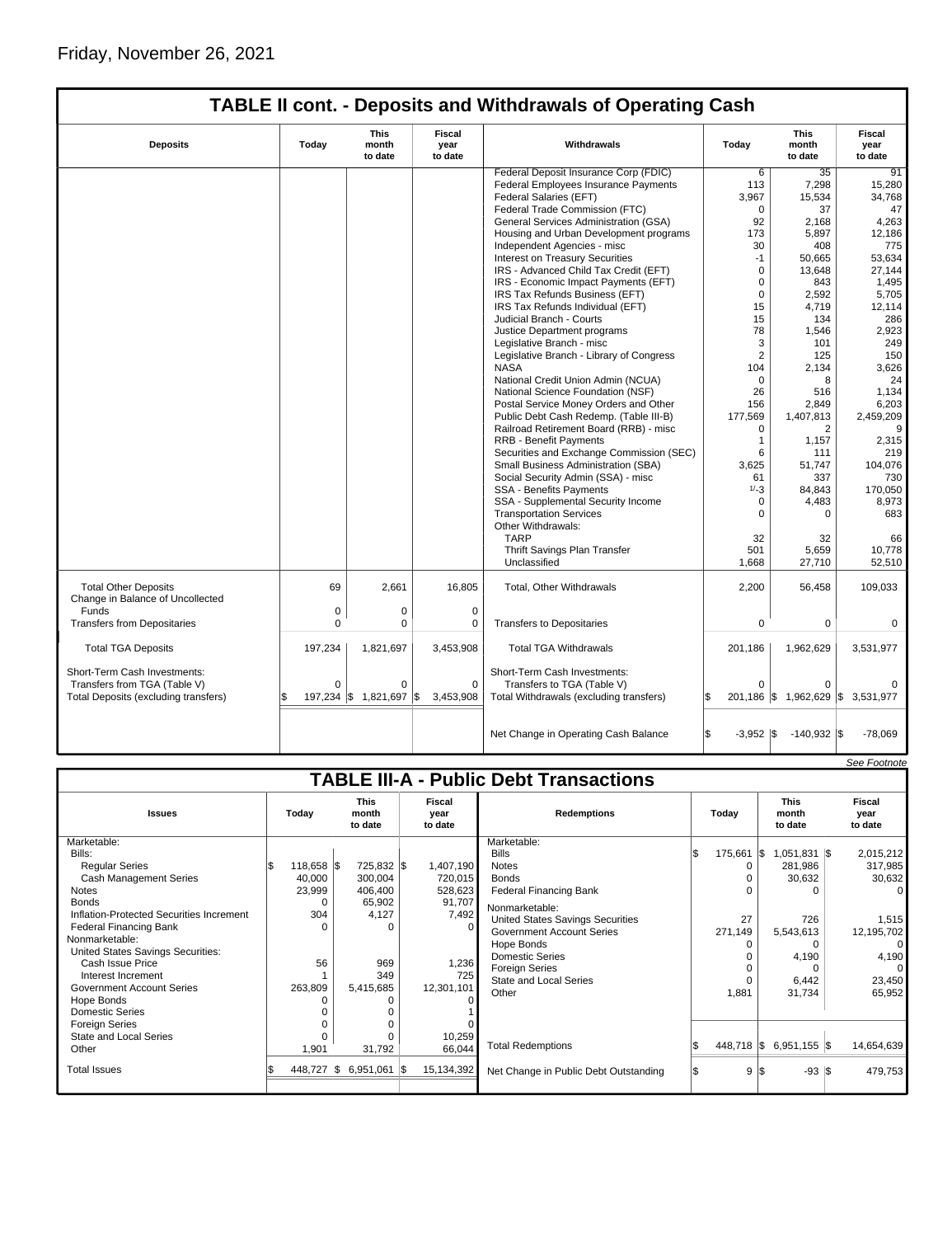| <b>TABLE III-B - Adjustment of Public Debt</b><br><b>Transactions to Cash Basis</b>                                                                                                                                                                                                                                                                          |           |                                                                 |           |                                                                              |                                                                     |  |  |  |  |  |  |  |  |  |  |  |  |  |  |  |  |  |  |                                 |                           |
|--------------------------------------------------------------------------------------------------------------------------------------------------------------------------------------------------------------------------------------------------------------------------------------------------------------------------------------------------------------|-----------|-----------------------------------------------------------------|-----------|------------------------------------------------------------------------------|---------------------------------------------------------------------|--|--|--|--|--|--|--|--|--|--|--|--|--|--|--|--|--|--|---------------------------------|---------------------------|
| <b>Transactions</b>                                                                                                                                                                                                                                                                                                                                          | Today     |                                                                 |           |                                                                              |                                                                     |  |  |  |  |  |  |  |  |  |  |  |  |  |  |  |  |  |  | <b>This</b><br>month<br>to date | Fiscal<br>year<br>to date |
| Public Debt Cash Issues:<br>Public Debt Issues (Table III-A)<br>Premium on New Issues<br>Discount on New Issues:<br>Bills (-)<br>Bonds and Notes (-)<br>Federal Financing Bank (-)<br>Government Account Transactions (-)<br>Hope Bonds (-)<br>Interest Increment on United States<br>Savings Securities (-)<br>Inflation-Protected Securities Increment     | \$        | 448,727<br>0<br>33<br>1<br>O<br>263,809<br>O<br>304             | I\$       | 6,951,061<br>$\Omega$<br>223<br>3.102<br>O<br>5,415,685<br>0<br>349<br>4,127 | \$15,134,392<br>1,787<br>406<br>4.641<br>12,301,101<br>725<br>7,472 |  |  |  |  |  |  |  |  |  |  |  |  |  |  |  |  |  |  |                                 |                           |
| <b>Total Public Debt Cash Issues</b><br>Deposited in TGA<br><b>Public Debt Cash Redemptions:</b><br>Public Debt Redemptions (Table III-A)<br>Premium on Debt Buyback Operation<br>Discount on Debt Buyback Operation (-)<br>Federal Financing Bank (-)<br>Government Account Transactions (-)<br>Hope Bonds (-)<br><b>Total Public Debt Cash Redemptions</b> | \$<br>l\$ | 184,579<br>448,718<br>0<br>$\Omega$<br>O<br>271,149<br>$\Omega$ | l\$<br>\$ | 1,527,575<br>6,951,155<br>0<br>o<br>O<br>5,543,341<br>0                      | 2,821,833<br>Ι\$<br>\$14,654,639<br>ი<br>12,195,430<br>Ω            |  |  |  |  |  |  |  |  |  |  |  |  |  |  |  |  |  |  |                                 |                           |
| Withdrawn from TGA                                                                                                                                                                                                                                                                                                                                           | \$        | 177,569                                                         | I\$       | $1,407,813$ \$                                                               | 2,459,209                                                           |  |  |  |  |  |  |  |  |  |  |  |  |  |  |  |  |  |  |                                 |                           |

| <b>TABLE III-C - Debt Subject to Limit</b>                                        |                           |                                                     |                           |                           |  |  |  |  |  |  |
|-----------------------------------------------------------------------------------|---------------------------|-----------------------------------------------------|---------------------------|---------------------------|--|--|--|--|--|--|
|                                                                                   | Closing                   | Opening balance                                     |                           |                           |  |  |  |  |  |  |
| <b>Balance Transactions</b>                                                       | balance<br>today          | Today                                               | <b>This</b><br>month      | Fiscal<br>year            |  |  |  |  |  |  |
| Debt Held by the Public<br>Intragovernmental Holdings<br><b>Total Public Debt</b> | \$22,648,880<br>6.259.792 | \$22,651,368<br>6,257,295                           | \$22,637,090<br>6.271.676 | \$22,282,900<br>6.146.018 |  |  |  |  |  |  |
| Outstanding<br>Less: Debt Not<br>Subject to Limit:                                | 28,908,672                | 28,908,663                                          | 28,908,765                | 28,428,919                |  |  |  |  |  |  |
| Other Debt                                                                        | 478                       | 478                                                 | 478                       | 478                       |  |  |  |  |  |  |
| <b>Unamortized Discount</b>                                                       | 20,703                    | 20,694                                              | 20,797                    | 20,950                    |  |  |  |  |  |  |
| <b>Federal Financing Bank</b>                                                     | 6,053                     | 6,053                                               | 6,053                     | 6,053                     |  |  |  |  |  |  |
| Hope Bonds                                                                        | $\Omega$                  | O                                                   | 0                         | n                         |  |  |  |  |  |  |
| Plus: Other Debt Subject to Limit<br>Guaranteed Debt of                           |                           |                                                     |                           |                           |  |  |  |  |  |  |
| Government Agencies                                                               | $\Omega$                  | $\Omega$                                            | 0                         | 0                         |  |  |  |  |  |  |
| <b>Total Public Debt</b><br>Subject to Limit                                      |                           | \$28,881,438 \$28,881,438 \$28,881,438 \$28,401,438 |                           |                           |  |  |  |  |  |  |
|                                                                                   |                           |                                                     |                           |                           |  |  |  |  |  |  |
| <b>Statutory Debt Limit</b>                                                       | \$28,881,463              | \$28,881,463                                        | \$28,881,463              | \$28,401,463              |  |  |  |  |  |  |
|                                                                                   |                           |                                                     |                           |                           |  |  |  |  |  |  |

| <b>TABLE IV - Federal Tax Deposits</b>                                                                                                                                                                                                 |     |                                             |     |                                                         |     |                                                              |  |  |  |  |  |
|----------------------------------------------------------------------------------------------------------------------------------------------------------------------------------------------------------------------------------------|-----|---------------------------------------------|-----|---------------------------------------------------------|-----|--------------------------------------------------------------|--|--|--|--|--|
| Classification                                                                                                                                                                                                                         |     | Today                                       |     | <b>This</b><br>month<br>to date                         |     | Fiscal<br>year<br>to date                                    |  |  |  |  |  |
| Withheld Income and Employment Taxes<br>Individual Income Taxes<br><b>Railroad Retirement Taxes</b><br><b>Excise Taxes</b><br><b>Corporation Income Taxes</b><br>Federal Unemployment Taxes<br>Estate and Gift Taxes & Misc IRS Rcpts. | l\$ | 11,359<br>254<br>48<br>403<br>153<br>1<br>3 | l\$ | 219,303<br>5,493<br>391<br>5,463<br>6,773<br>530<br>695 | l\$ | 439,560<br>21,693<br>814<br>10.624<br>23,135<br>741<br>1,089 |  |  |  |  |  |
| Total                                                                                                                                                                                                                                  | \$  | 12,223                                      | 1\$ | 238,647                                                 | l\$ | 497,657                                                      |  |  |  |  |  |
| Cash Federal Tax Deposits:<br>Direct<br><b>Through Depositaries</b>                                                                                                                                                                    | \$  | 84 IS<br>11,111                             |     | 2,411<br>227,692                                        | 1\$ | 4,460<br>474,056                                             |  |  |  |  |  |
| Total Cash FTD's<br><b>Inter-agency Transfers</b>                                                                                                                                                                                      | \$  | 11,195<br>1,027                             | l\$ | 230,103<br>8,544                                        | l\$ | 478,516<br>19,140                                            |  |  |  |  |  |
| Total                                                                                                                                                                                                                                  | l\$ | 12,223                                      | 1\$ | 238,647                                                 | l\$ | 497,657                                                      |  |  |  |  |  |
|                                                                                                                                                                                                                                        |     |                                             |     |                                                         |     |                                                              |  |  |  |  |  |

| <b>TABLE V - Short-Term Cash Investments</b> |          |   |            |   |                                         |  |            |  |  |  |
|----------------------------------------------|----------|---|------------|---|-----------------------------------------|--|------------|--|--|--|
|                                              |          |   |            |   |                                         |  |            |  |  |  |
|                                              | А        | в |            | С |                                         |  | Total      |  |  |  |
|                                              | 0        |   | $\Omega$   |   | 0                                       |  |            |  |  |  |
|                                              | O        |   | O          |   | 0                                       |  |            |  |  |  |
|                                              | O        |   | O          |   | 0                                       |  |            |  |  |  |
|                                              | n        |   | n          |   | U                                       |  |            |  |  |  |
|                                              | ი        |   | O          |   | 0                                       |  |            |  |  |  |
|                                              |          |   |            |   |                                         |  |            |  |  |  |
|                                              | O        |   | O          |   | 0                                       |  |            |  |  |  |
|                                              | $\Omega$ |   | Ω          |   | 0                                       |  |            |  |  |  |
|                                              | Ω        |   | Ω          |   | 0                                       |  |            |  |  |  |
|                                              | Ω        |   |            |   | 0                                       |  |            |  |  |  |
|                                              | O        |   | Ω          |   | 0                                       |  |            |  |  |  |
|                                              | 0        |   | 0          |   | 0                                       |  |            |  |  |  |
|                                              |          |   | I\$<br>I\$ |   | <b>Type of Depositary</b><br>1\$<br>I\$ |  | I\$<br>I\$ |  |  |  |

| <b>TABLE VI - Income Tax Refunds Issued</b> |     |       |                                 |        |  |                           |  |  |  |  |  |
|---------------------------------------------|-----|-------|---------------------------------|--------|--|---------------------------|--|--|--|--|--|
| Classification                              |     | Today | <b>This</b><br>month<br>to date |        |  | Fiscal<br>year<br>to date |  |  |  |  |  |
| IRS - Advanced Child Tax Credit (Checks)    | l\$ | 6     | 1\$                             | 2.027  |  | 4.044                     |  |  |  |  |  |
| IRS - Advanced Child Tax Credit (EFT)       |     | 0     |                                 | 13.648 |  | 27.144                    |  |  |  |  |  |
| IRS - Economic Impact Payments (Checks)     |     |       |                                 | 768    |  | 1.702                     |  |  |  |  |  |
| IRS - Economic Impact Payments (EFT)        |     | 0     |                                 | 843    |  | 1.495                     |  |  |  |  |  |
| IRS Tax Refunds Business (Checks)           |     | 15    |                                 | 11.472 |  | 18.048                    |  |  |  |  |  |
| IRS Tax Refunds Business (EFT)              |     | 0     |                                 | 2,592  |  | 5.705                     |  |  |  |  |  |
| IRS Tax Refunds Individual (Checks)         |     | 39    |                                 | 3.571  |  | 8,535                     |  |  |  |  |  |
| IRS Tax Refunds Individual (EFT)            |     | 15    |                                 | 4.719  |  | 12.114                    |  |  |  |  |  |
|                                             |     |       |                                 |        |  |                           |  |  |  |  |  |

### **Daily Treasury Statement Footnotes:**

#### **General Footnotes and Statements:**

This statement summarizes the United States Treasury's cash and debt operations for the Federal Government. Treasury's operating cash is maintained in an account at the Federal Reserve Bank of New York and in short-term cash investments. Treasury minimized and then suspended its short-term cash investment program beginning in November 2008, but anticipates investing again when market conditions warrant. Major information sources include: Federal Reserve Banks, Treasury Regional Financial Centers, Internal Revenue Service Centers, various electronic systems, and information on the Public Debt. Information is presented on a modified cash basis. Deposits are reflected as received and withdrawals are reflected as processed.SOURCE: Bureau of the Fiscal Service, Department of the Treasury. Note: The Daily Treasury Statement (DTS) is available by 4:00 p.m. the following business day on the Fiscal Service website https://fiscal.treasury.gov/reports-statements/dts/. For more information, call the Cash Reporting Branch at 202-874-9789.

#### **TABLE II – Deposits and Withdrawals of Operating Cash**

1/Reported as a negative amount due to a return/reversal of \$8 million.